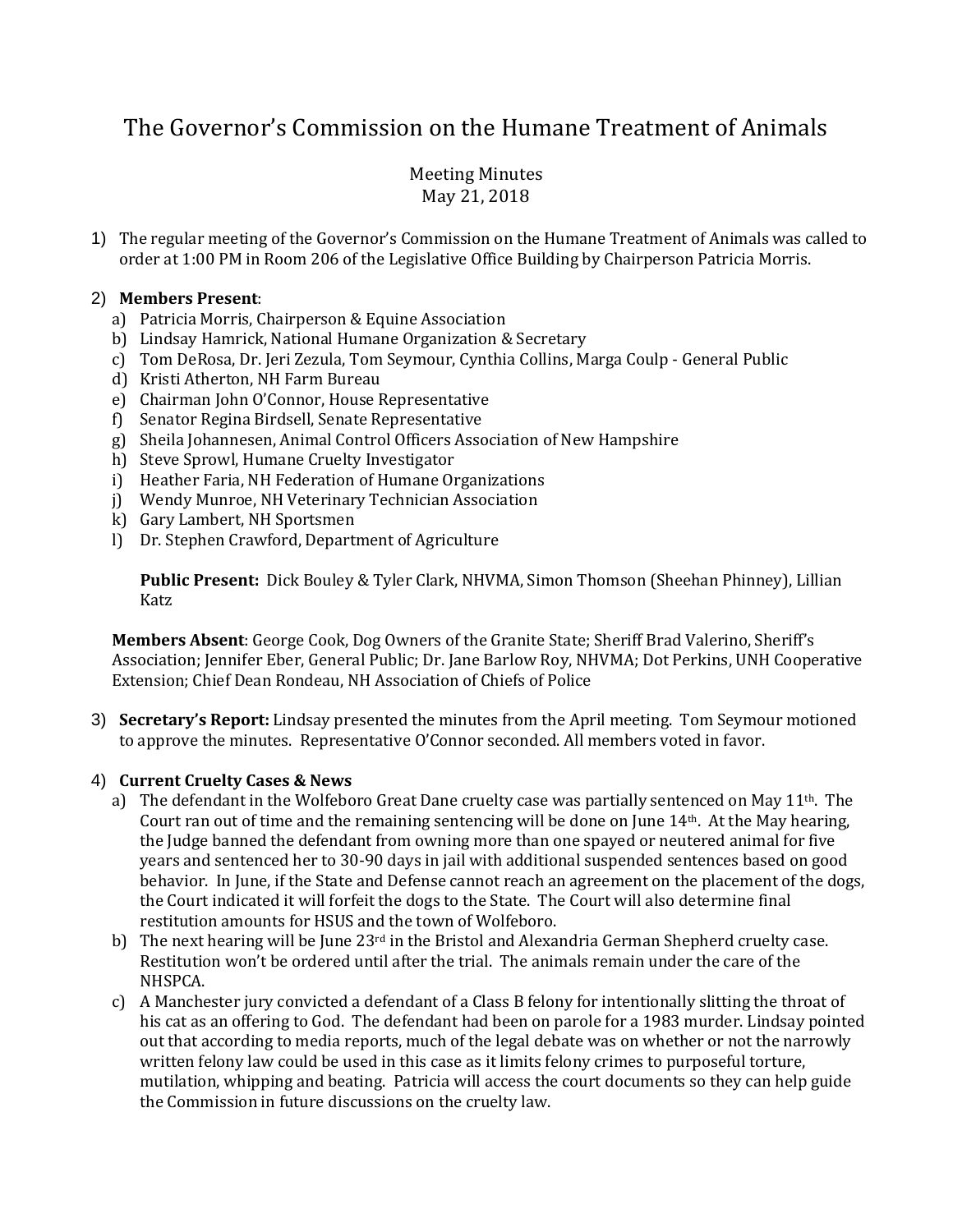d) Sen. Birdsell asked if other states have laws with a minimum sentencing requirement and whether there would be support for this in NH. Commission members agreed this would be worthwhile to research.

#### 5) **Legislative Updates (see also legislative report draft)**

- a) **HB 1385**: Relative to a Committee to Study Animal Welfare
	- i) House Environment & Agriculture has this bill in interim study and the committee will meet to discuss it after August 21st. Chairman O'Connor stated that the intention of the committee is to take HB 1385 and input the House version of SB 569 for the 2019 legislative session. The Department of Agriculture will submit their next budget proposal by October and the committee may also study the budget. Lindsay suggested that members of the HB 1385 study meet with the Governor's Commission in the fall to communicate 2019 initiatives so that the two groups are not working independently or in opposition to each other.
- b) **HB 1238:** Relative to Animal Cruelty & Costs of Care for such Animals
	- i) The amended bill passed the Senate and will be signed by the Governor soon.
- c) **SB 569-FN:** Relative to Animal Cruelty.
	- i) The House and Senate members of the Committee of Conference could not reach an agreement and the bill died. The House had moved the hoarding provision into the study commission along with inspections, funding for the Department, cost of animal care issues and pet vendor definitions. The Senate had removed cost of care and offered additional changes to the definition of a breeding female dog and exemptions.
	- ii) The Commission discussed the provision to criminalize hoarding and while there was some disagreement among commission members, the discussion ultimately led to a decision that the commission did not support including animal hoarding within a modified animal cruelty statute due to concerns with criminalizing a mental health disorder.

The legislative subcommittee proposed that in 2019, the Commission will provide the Governor with the monthly report during the legislative session. Dr. Crawford motioned to accept the template. Senator Birdsell seconded. All voted in favor.

#### 6) **Cruelty tracking**

- a) Trish is working with county attorneys to encourage reporting up to the AG's office with a goal to report cruelty in 2019.
- b) Through this process, the subcommittee has discovered the holes in reporting and have ideas on how to create a better system in the future.

## 7) **Funding & Education**

- a) Dr. Jeri will distribute the updated animal care brochures for review.
- b) There is interest from Commission members in researching a proposal for a voluntary certification for Animal Control Officers. Dr. Zezula had approached the NH Animal Control Association about possibly creating a voluntary certification program for ACOs. The ACO Association is part of the Municipal Association and could hold classes and exams there without a fee. Trish and Sheila will discuss with the ACO Association.

#### 8) **New Business**

- a) Everyone has been assigned a protocol manual assignment to review over the summer.
- b) The Department of Agriculture has  $\sim$ six rules that are expiring and up for review including livestock dealer licensing. Dr. Crawford will get that list to the Commission.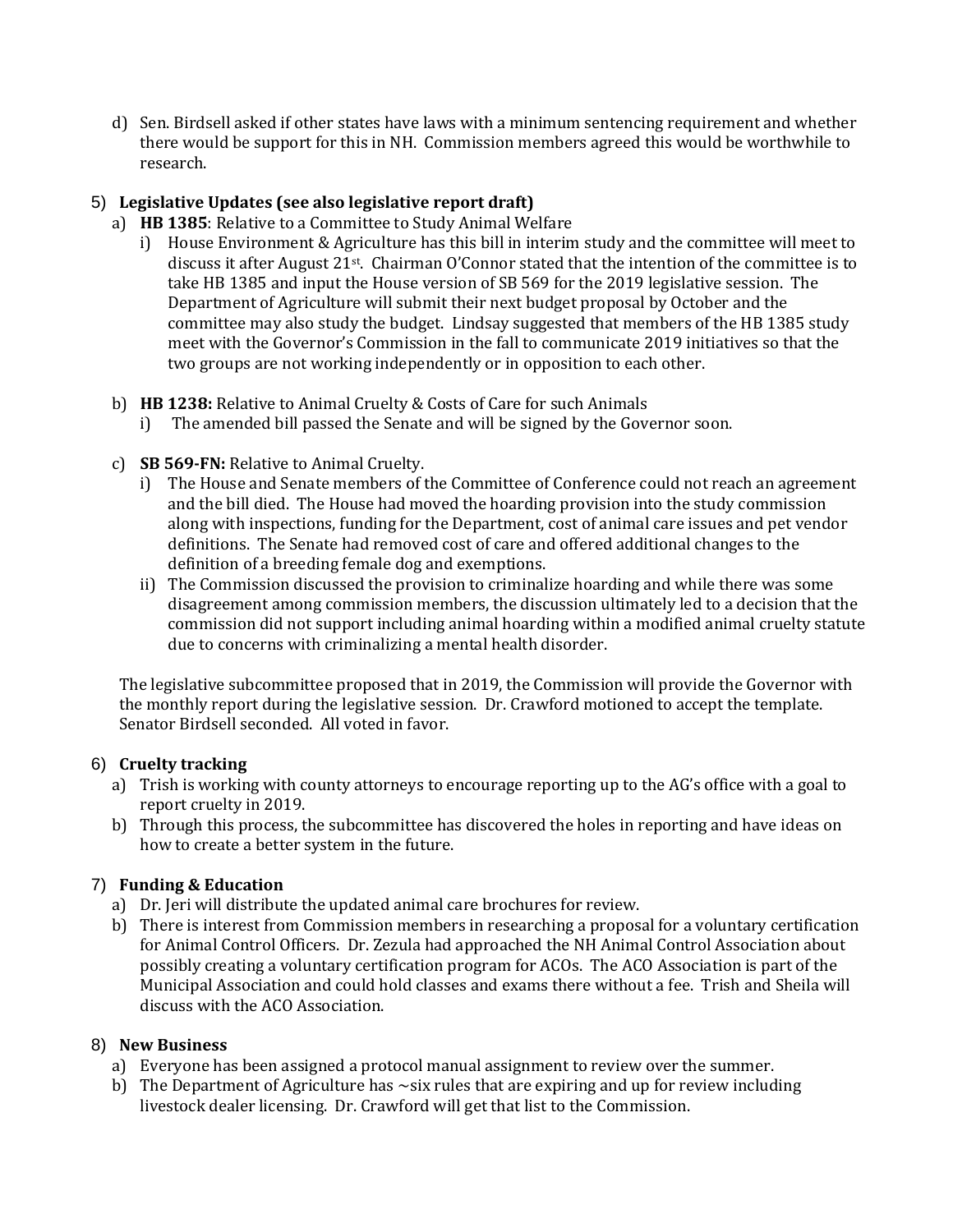- c) Trish and Dr. Jeri would like Commission members to review the NH cruelty laws over the summer and propose recommended changes. Rather than try to fix the existing law, this will be a bigger picture conversation about the direction and priorities for the Commission.
	- i) Examples may include the definition of animal, special categories of animals (ex. service animals), probable cause and authority to seize animals, criminal vs. civil laws, felony vs. misdemeanor language, disposition of the animals, costs of animal care, bail terms, minimum sentencing requirements, appeal processes. Trish will send the ALDF's review of state cruelty laws as a resource.
	- ii) Dr. Jeri presented information from a recent International Veterinary Forensics Association meeting in which the keynote speaker was the Chief Justice of the Oregon Supreme Court. He stated that the legal status of animals has changed over time from cruelty laws that simply punished someone for "destroying property" to public nuisance laws because harming an animal was a nuisance to understanding animals can experience pain and suffering. Dr. Jeri suggested the Commission create Legislative Findings to help courts understand the underlying reasons and purpose for changes to the cruelty law. This is the language from Oregon:

167.305 Legislative Findings and Declarations (Legislative Policy Statement): Offenses Against Animals

The Legislative Assembly finds and declares that:

(1) Animals are sentient beings capable of experiencing pain, stress and fear;

(2) Animals should be cared for in ways that minimize pain, stress, fear and suffering;

(3) The suffering of animals can be mitigated by expediting the disposition of abused animals that would otherwise languish in cages while their defendant owners await trial;

(4) The suffering of animals at the hands of unlicensed animal rescue organizations that are unable to provide sufficient food and care for the animals can be reduced by requiring such organizations to comply with regulations;

(5) The State of Oregon has an interest in facilitating the mitigation of costs of care incurred by persons and government agencies that provide treatment for impounded animals;

(6) Use of preconviction civil remedies is not an affront to the presumption of innocence; and

(7) Amendments to current law are needed to ensure that interested parties are afforded adequate notice and an opportunity to be heard and thus cannot unduly delay or impede animal lien foreclosure and preconviction forfeiture processes through unfounded due process claims.

And an example from the Oregon Veterinary Practices Act:

686.442 Legislative Findings. Veterinary Practice Act

The Legislative Assembly finds that there is a direct link between the problems of animal abuse and human abuse and further finds that for the purposes of identifying and prosecuting individuals who have committed crimes against animals, preventing further abuse of animals and preventing animal abuse from escalating to abuse against humans, it is necessary and in the public interest to require mandatory reporting of aggravated animal abuse by veterinarians.

#### 9) **2018 Meeting Dates**

a) September 17, October 15, November 19, December 17

## 10) **Call to the Public**

a) No comments